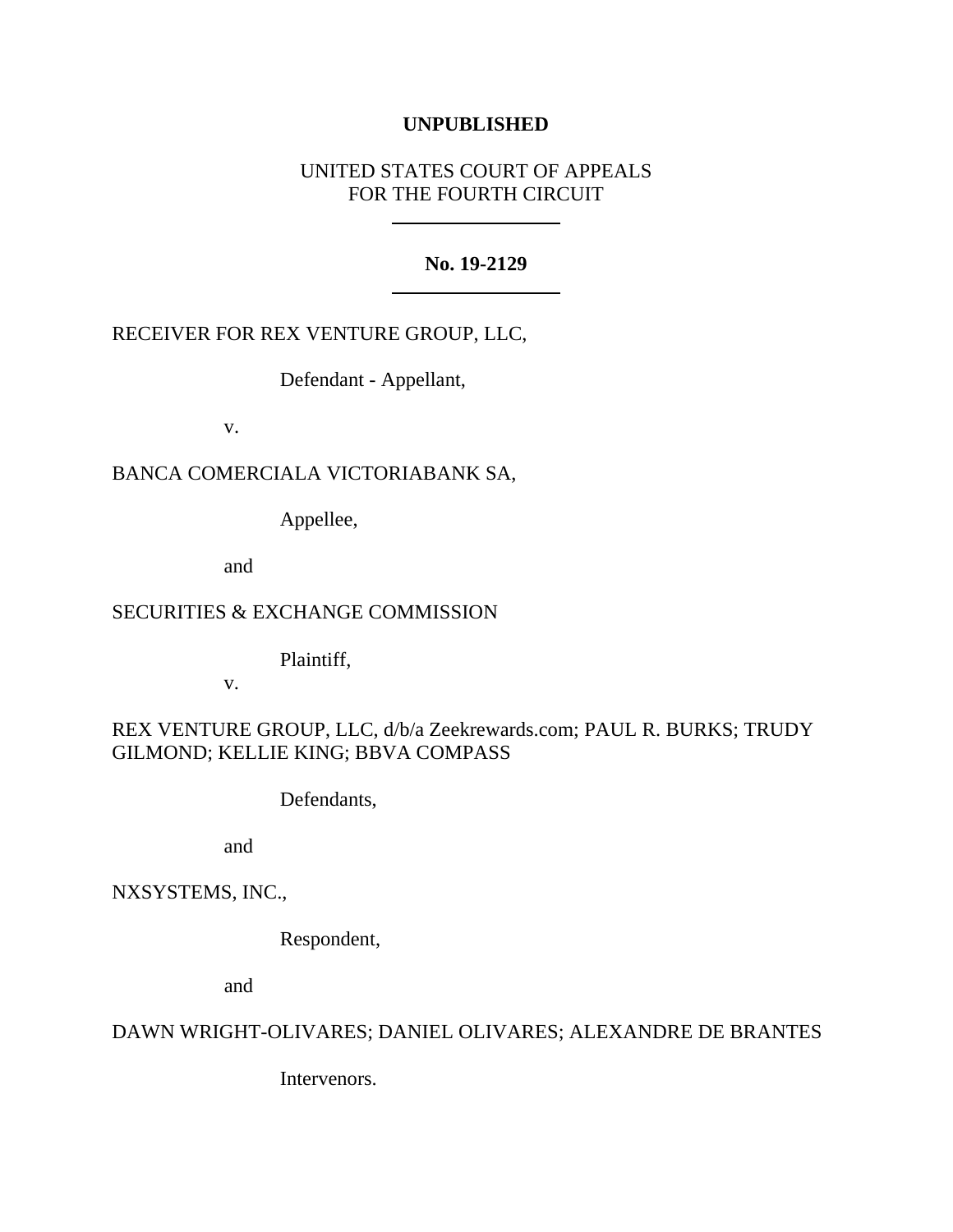Appeal from the United States District Court for the Western District of North Carolina, at Charlotte. Graham C. Mullen, Senior District Judge. (3:12-cv-00519-GCM)

Argued: October 16, 2020 Decided: January 29, 2021

Before GREGORY, Chief Judge, and KEENAN and FLOYD, Circuit Judges.

Affirmed by unpublished per curiam opinion.

**ARGUED:** Mark W. Kinghorn, MCGUIREWOODS, LLP, Charlotte, North Carolina, for Appellant. Kiran H. Mehta, TROUTMAN SANDERS LLP, Charlotte, North Carolina, for Appellee. **ON BRIEF:** Joshua D. Davey, Matthew E. Orso, Jacob R. Franchek, MCGUIREWOODS, LLP, Charlotte, North Carolina, for Appellant. Lindsey B. Mann, Kathleen Campbell, TROUTMAN SANDERS LLP, Atlanta, Georgia, for Appellee.

Unpublished opinions are not binding precedent in this circuit.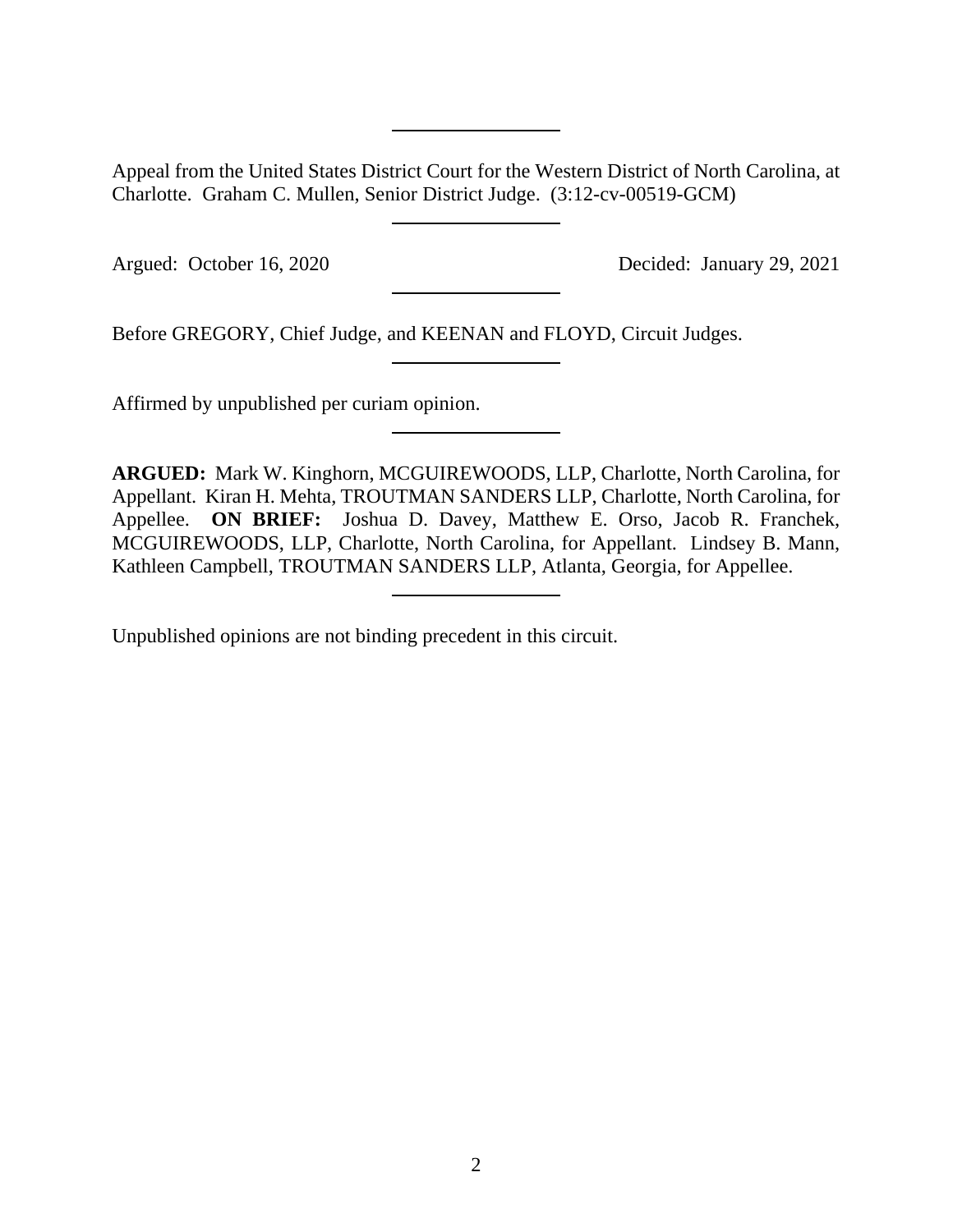#### PER CURIAM:

This contempt proceeding comes to us on appeal for the second time. Matthew E. Orso, the appointed receiver (the "Receiver") for Rex Venture Group, LLC (RVG) d/b/a ZeekRewards.com, appeals the district court's determination that it lacked personal jurisdiction over Banca Comerciala Victoriabank SA (Victoriabank). Victoriabank is a commercial bank with its headquarters and principal place of business in the Republic of Moldova. For the following reasons, we affirm.

I.

### A.

This case arises out of the Receiver's efforts to return funds to the victims of ZeekRewards, a combined Ponzi and pyramid scheme. RVG operated ZeekRewards, ultimately obtaining over \$800 million from more than 800,000 individuals. ZeekRewards accomplished this scheme by advertising for a "penny auction" website wherein victims transferred money through various digital wallet companies.

Relevant here, Payza was one such digital wallet company. To service the digital money transfers, Payza used a long chain of payment-processing entities (each named variations of "PaymentWorld") and their sponsoring banks. Within this chain, Victoriabank acted as Payza's acquiring bank. As the acquiring bank and a member of a credit-card association, Victoriabank enabled Payza to accept credit-card payments. Thus a payment to ZeekRewards involved the following: victims submitted their payment information to Payza; California-based PaymentWorld, LLC (PW-USA) transmitted the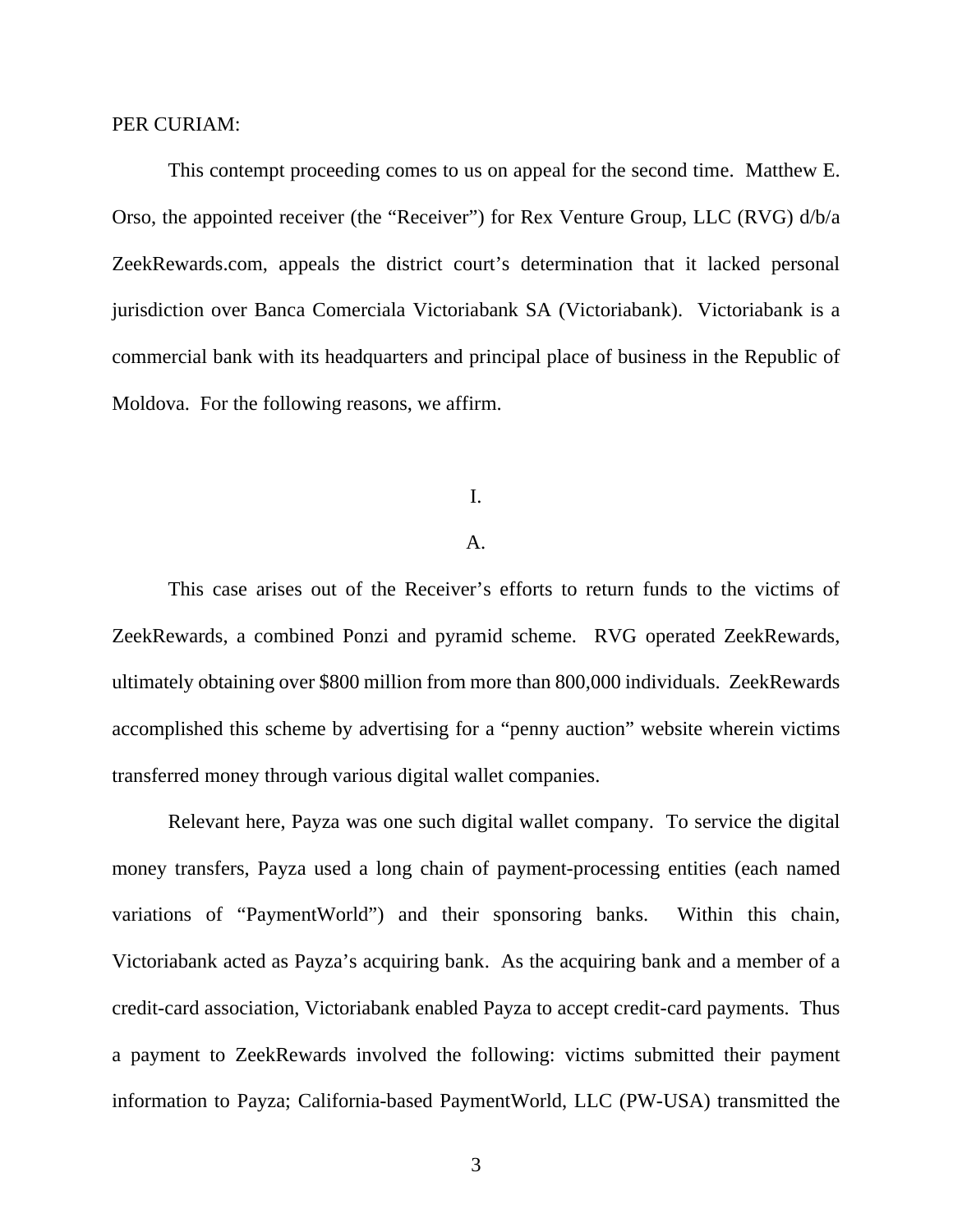payment information to Victoriabank; Victoriabank acquired the funds from the credit-card company and deposited them into an account owned by Moldova-based ICS Payment World SRL (PW-Moldova); Hong Kong–based PaymentWorld Limited (PW-HK) transferred those funds from the PW-Moldova account at Victoriabank to Tusar Bank; Tusar Bank ensured that the correct amount of money was exchanged between Victoriabank and the issuing bank (i.e., the bank that issued the credit card to the consumer); PW-HK transferred the funds from Tusar Bank to Payza; and then Payza transferred those funds to RVG. The PW-Moldova account at Victoriabank retained a percentage of each Payza transaction in reserve to cover chargebacks, reversals, or other potential risks.

On August 17, 2012, the U.S. Securities and Exchange Commission (SEC) instituted a civil enforcement action against RVG and its principal, Paul Burks, in the Western District of North Carolina. That same day, the district court appointed a Receiver to assist with returning funds to the scheme's victims and issued an order freezing RVG's assets (the "2012 Freeze Order"). The 2012 Freeze Order obligated all persons and financial institutions in possession of RVG assets to freeze the funds or otherwise make them available to the Receiver. At that time, the PW-Moldova account at Victoriabank allegedly held \$13,174,015.48 in receivership assets.

Roman Balanko, the owner and CEO of PW-USA, called and emailed Victoriabank to inform it of the 2012 Freeze Order shortly after it was entered. The Receiver also sent a written letter—dated September 11, 2012, and received September 17, 2012—to Victoriabank at its headquarters in Moldova. The letter included a copy of the 2012 Freeze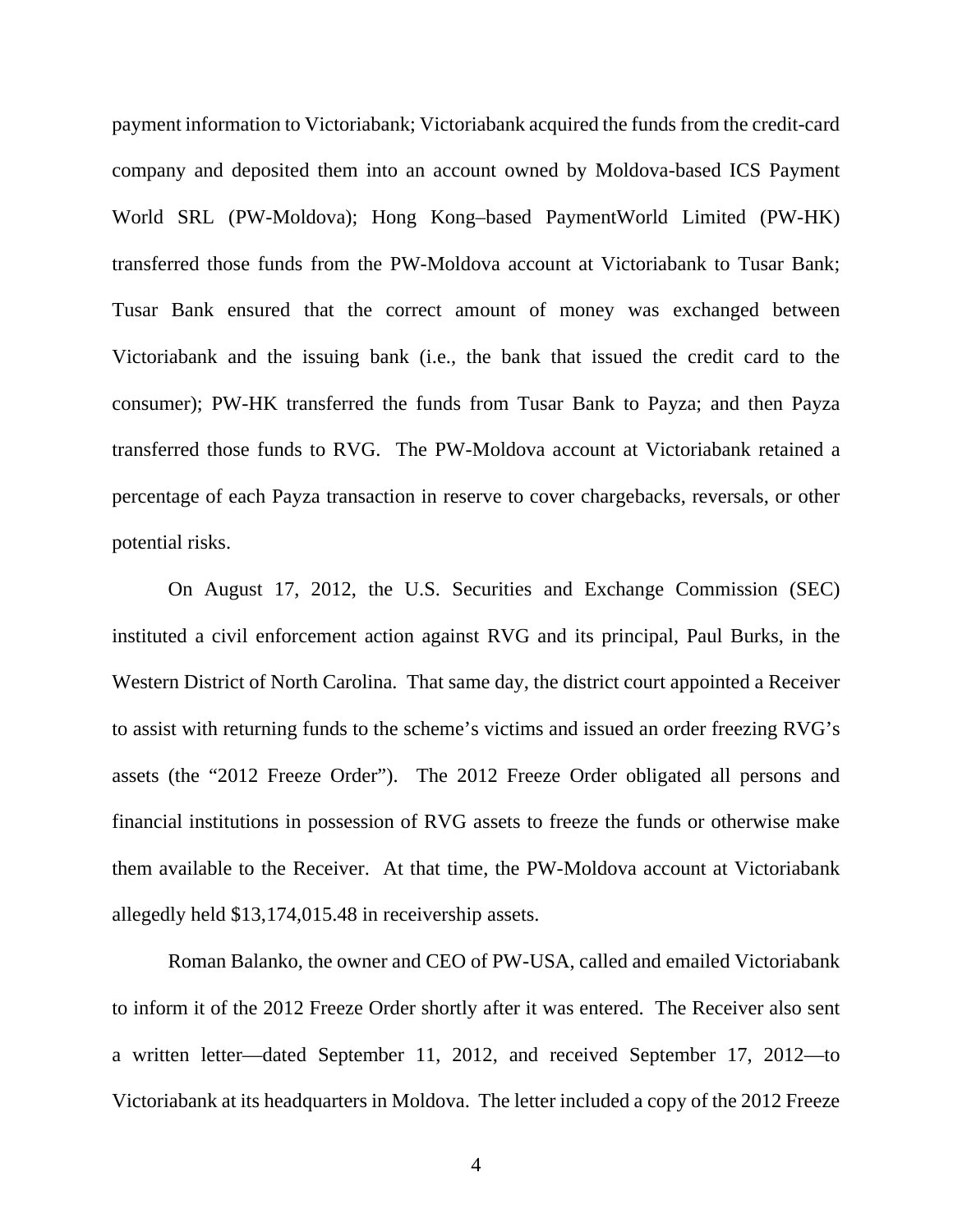Order, informed Victoriabank that the PW-Moldova account contained receivership assets subject to the 2012 Freeze Order, and requested assistance in seizing those assets. Both the letter and the 2012 Freeze Order were written in English, not Moldova's official language of Romanian. The Receiver never properly served Victoriabank with the 2012 Freeze Order pursuant to either Moldovan law or the Convention on Service Abroad of Judicial and Extrajudicial Documents in Civil and Commercial Matters, Nov. 15, 1965, 20 U.S.T. 361, T.I.A.S. No. 6638, commonly known as the Hague Service Convention.

Victoriabank informed the Receiver that it would not comply with the 2012 Freeze Order because doing so would violate Moldovan law. Moldovan law distinguishes between foreign "precautionary measures" and final, binding foreign judgments. J.A. 1057. Foreign precautionary measures must be domesticated in Moldova—i.e., given effect through Moldovan courts—before they are enforceable within the country. Certain final foreign judgments need not be domesticated to be enforceable. The Receiver never domesticated the 2012 Freeze Order.

On September 25, 2012, PW-Moldova transferred \$15.5 million from its account at Victoriabank to a PW-HK account at Tusar Bank in Russia. Victoriabank facilitated this transfer by routing the funds through its correspondent account at Bank of New York Mellon (BNYM), located in New York City. "A correspondent bank account is a domestic bank account held by a foreign bank, similar to a personal checking account used for deposits, payments and transfers of funds." *SEC v. Receiver for Rex Ventures Grp., LLC*, 730 F. App'x 133, 135 (4th Cir. 2018) (per curiam) (quoting *Licci v. Lebanese Canadian Bank*, 732 F.3d 161, 165 n.3 (2d Cir. 2013)); *see also* 31 U.S.C. § 5318A(e)(1)(B) ("The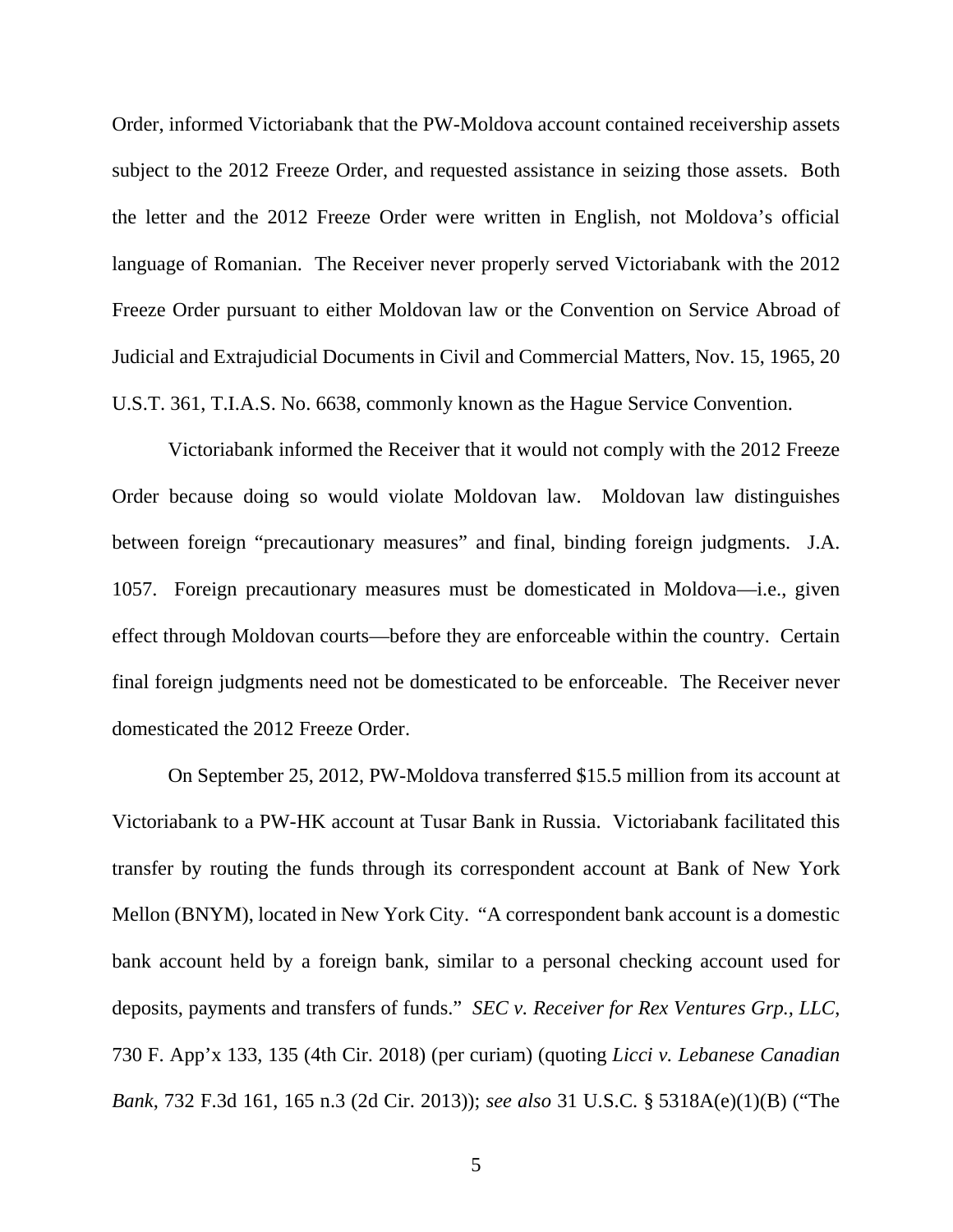term 'correspondent account' means an account established to receive deposits from [and] make payments on behalf of a foreign financial institution, or handle other financial transactions related to such institution."). Three days after this transfer to Tusar Bank, PW-HK routed the funds to an account for PaymentWorld Limited Russian Federation at Master Bank in Russia. Master Bank closed soon thereafter, and those funds appear to be beyond recovery. The Receiver made several attempts to obtain the funds voluntarily from Victoriabank and PW-Moldova, to no avail.

#### B.

Based on Victoriabank's facilitation of the transfer, the Receiver moved to hold Victoriabank in contempt of the 2012 Freeze Order. On February 12, 2016, pending resolution of the merits of the contempt motion, the district court issued a second freeze order (the "2016 Freeze Order") on \$13,174,015 of unrelated assets in Victoriabank's BNYM correspondent account as a substitute for the assets transferred from PW-Moldova's Victoriabank account.

Victoriabank moved to dismiss the Receiver's contempt motion and dissolve the 2016 Freeze Order for lack of personal jurisdiction. The Receiver asserted that the district court had personal jurisdiction over Victoriabank based on two independent theories: (1) Victoriabank's violation of the 2012 Freeze Order (the "freeze-order theory") and (2) Victoriabank's use of its BNYM correspondent account in New York to transfer receivership assets (the "correspondent-account theory"). The district court denied full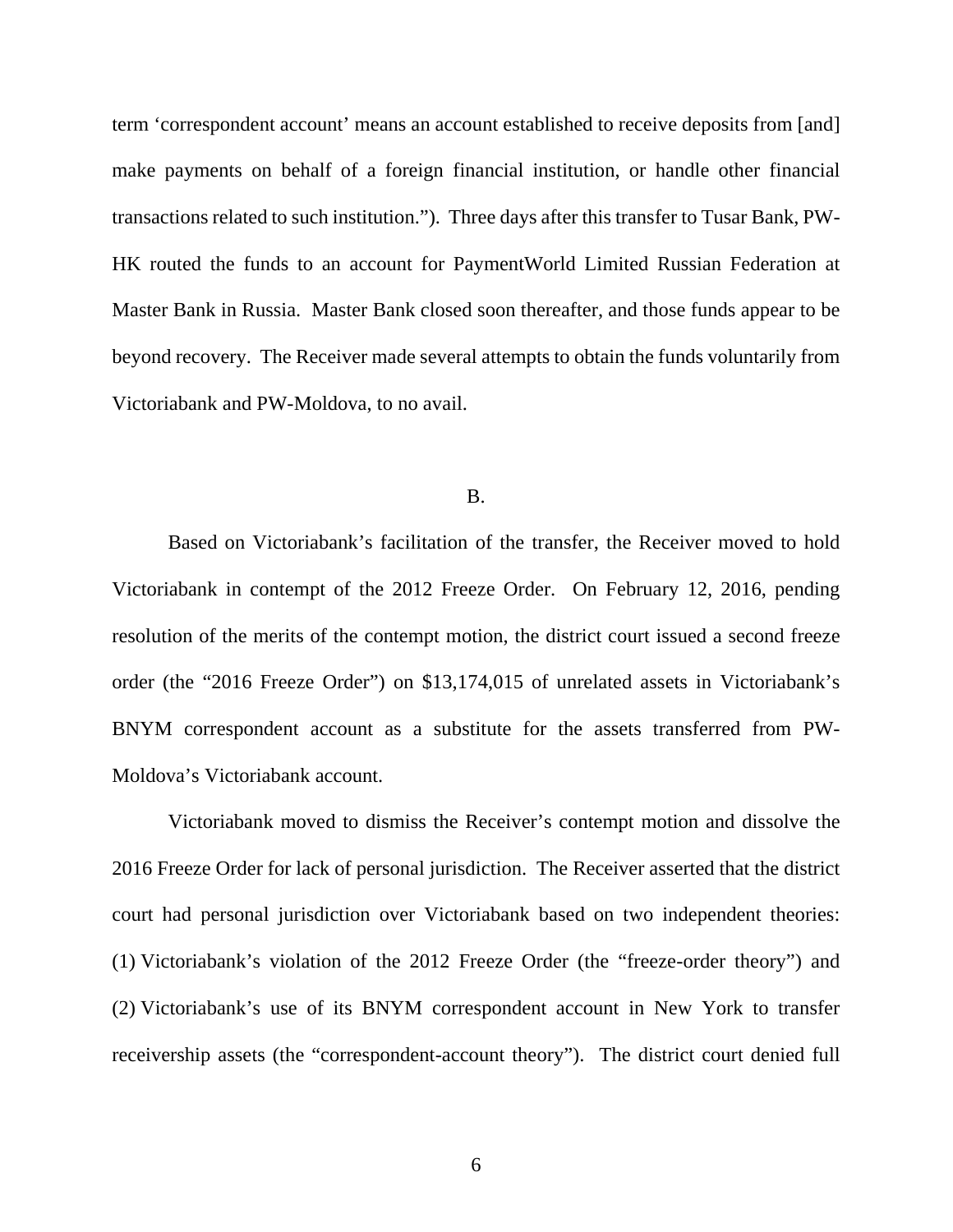jurisdictional discovery but allowed the Receiver to depose Balanko and issue third-party subpoenas to BNYM to obtain certain documents.

Following a hearing, the district court granted Victoriabank's motion to dismiss. The district court explained that because the Receiver had conducted some (albeit not full) jurisdictional discovery, the Receiver had to prove personal jurisdiction by a preponderance of the evidence. The district court concluded that the Receiver failed to establish personal jurisdiction under either of the Receiver's theories. First, Victoriabank had not violated the 2012 Freeze Order because the Receiver never domesticated that order in Moldova. Second, Victoriabank's use of its BNYM correspondent bank account in New York was not sufficient contact with North Carolina to give rise to personal jurisdiction.

The Receiver appealed. We reversed and remanded, holding that the district court had applied an incorrect standard of proof given the limited jurisdictional discovery it allowed. We ordered the district court to either (1) "review the parties' initial filings and apply the lower [prima facie] standard of proof" or (2) "permit additional discovery to create a fuller evidentiary record before requiring the Receiver to prove jurisdiction by a preponderance of the evidence." *Receiver for Rex Ventures Grp.*, 730 F. App'x at 137. We further ordered that "[s]hould the court employ the lower standard, it 'must construe all relevant pleading allegations in the light most favorable to the plaintiff, assume credibility, and draw the most favorable inferences for the existence of jurisdiction.'" *Id.* (quoting *Combs v. Bakker*, 886 F.2d 673, 676 (4th Cir. 1989)).

On remand, the district court granted Victoriabank's renewed motion to dismiss. The district court determined that it had no power under the Federal Rules of Civil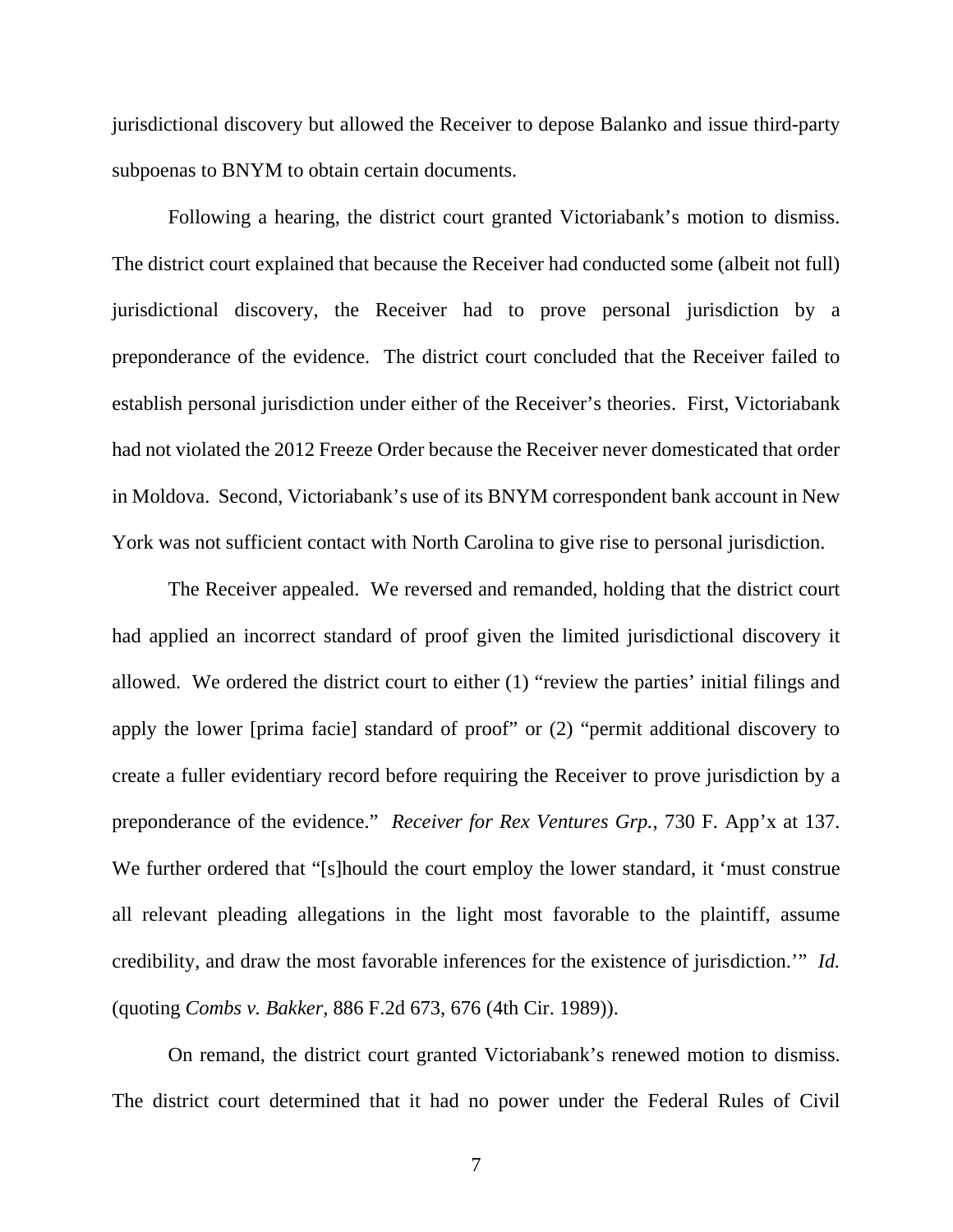Procedure to order jurisdictional discovery as to Victoriabank, because Victoriabank was a nonparty over which there was no preliminary finding of jurisdiction. The district court also noted that even if it did have the authority to order additional jurisdictional discovery as to Victoriabank, it could not hold Victoriabank in contempt for noncompliance with a U.S. court order that had never been domesticated in Moldova. As such, the district court chose to review the initial filings rather than allow additional discovery. The district court ultimately concluded that the Receiver could not demonstrate personal jurisdiction even under the lower prima facie standard of proof and granted the motion to dismiss. The district court allowed the 2016 Freeze Order to remain in effect pending appeal.

The Receiver timely appealed. On appeal, the Receiver argues that the district court erred both in finding that he did not make a prima facie showing of personal jurisdiction and in denying additional discovery as to Victoriabank. We requested supplemental briefing on whether the district court has personal jurisdiction over Victoriabank under Federal Rule of Civil Procedure 4(k)(2). Specifically, we asked (1) whether Victoriabank is subject to personal jurisdiction in any state and (2) whether Victoriabank's contacts with the United States as a whole are sufficient to establish jurisdiction consistent with the Due Process Clause.

II.

We review the district court's determination that it lacks personal jurisdiction over Victoriabank de novo. *See Carefirst of Md., Inc. v. Carefirst Pregnancy Ctrs., Inc.*, 334 F.3d 390, 396 (4th Cir. 2003). The Receiver's appeal presents two questions: (1) whether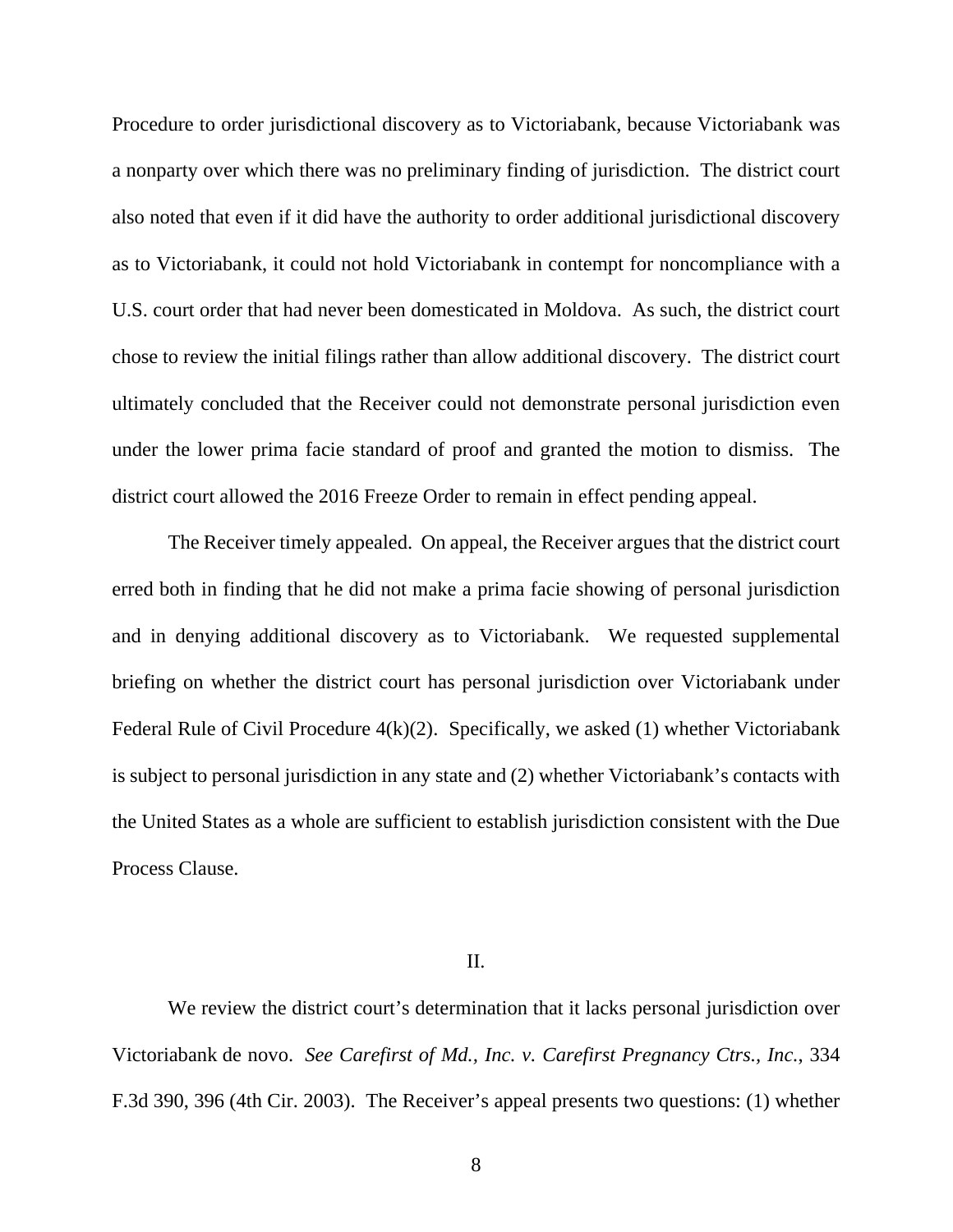the Receiver made a prima facie showing of personal jurisdiction over Victoriabank based on the parties' initial filings and (2) whether the district court erred in denying additional jurisdictional discovery. We consider each in turn.

### A.

We first determine whether the Receiver has made a prima facie showing of personal jurisdiction over Victoriabank based on the parties' initial filings. "A federal district court may exercise personal jurisdiction over a foreign corporation only if: (1) such jurisdiction is authorized by the long-arm statute of the state in which the district court sits; and (2) application of the relevant long-arm statute is consistent with the Due Process Clause of the Fourteenth Amendment." *Universal Leather, LLC v. Koro AR, S.A.*, 773 F.3d 553, 558 (4th Cir. 2014) (citing *ESAB Grp., Inc. v. Zurich Ins. PLC*, 685 F.3d 376, 391 (4th Cir. 2012)).

"Under the Fourteenth Amendment's Due Process Clause, there are two paths permitting a court to assert personal jurisdiction over a nonresident defendant." *Id.* at 559. The first path, specific jurisdiction, "may be established if the defendant's qualifying contacts with the forum state also constitute the basis for the suit." *Id.* (citing *Tire Eng'g v. Shandong Linglong Rubber Co.*, 682 F.3d 292, 301 (4th Cir. 2012)). The second path, general jurisdiction, "requires a 'more demanding showing of continuous and systematic activities in the forum state.'" *Id.* (quoting *Tire Eng'g*, 682 F.3d at 301). Here, the Receiver presents two theories of specific jurisdiction: the correspondent-account theory and the freeze-order theory. We also consider whether specific jurisdiction exists pursuant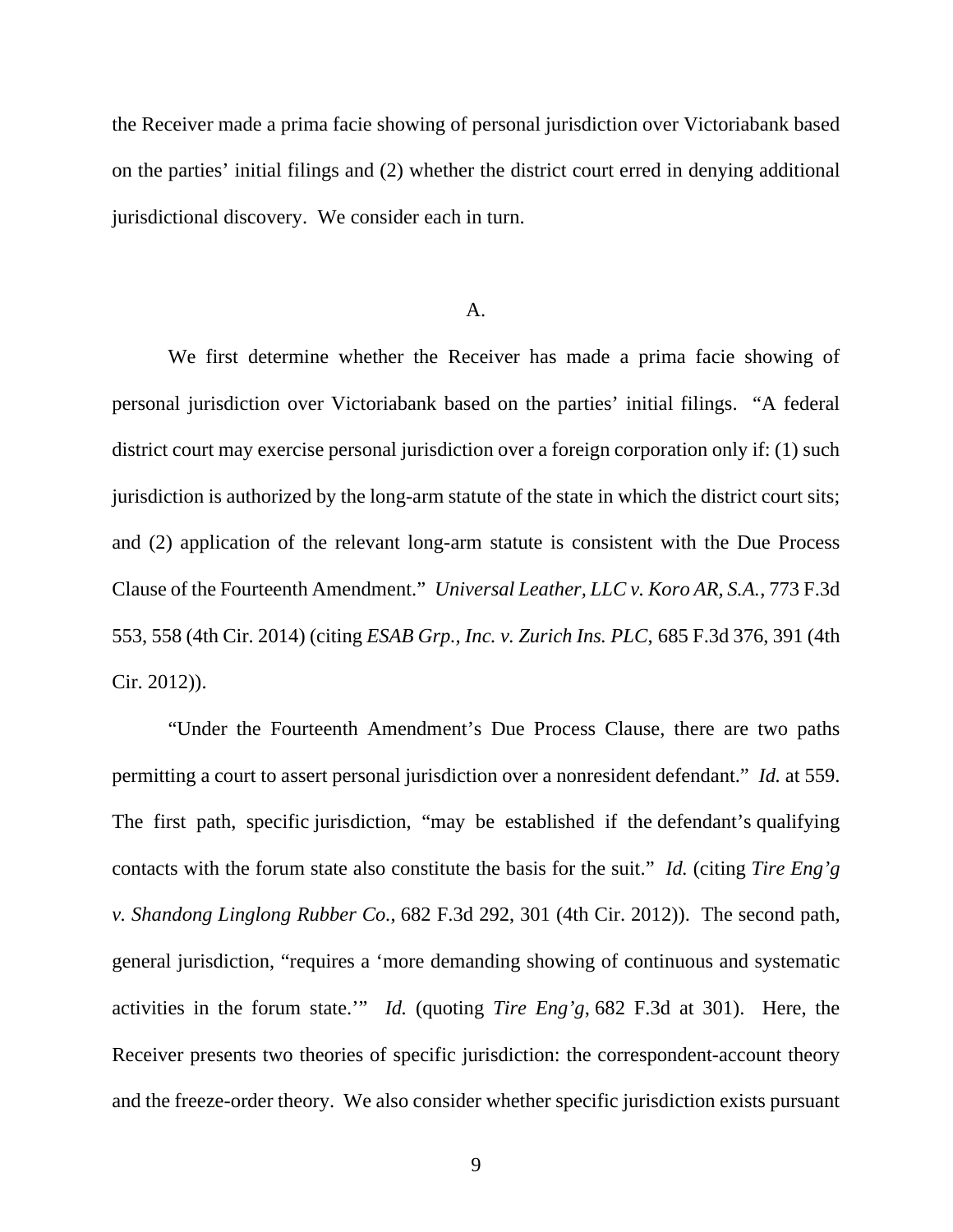to Rule  $4(k)(2)$ .

The Receiver argues that the district court has personal jurisdictional over Victoriabank because Victoriabank used its BNYM correspondent account in New York to place the proceeds of the scheme out of the Receiver's reach. The Receiver cites cases applying New York's long-arm statute, which allows a court to "exercise personal jurisdiction over any non-domiciliary . . . who in person or through an agent . . . transacts any business within the state or contracts anywhere to supply goods or services in the state." N.Y. C.P.L.R. § 302(a)(1) (McKinney 2008).

Even assuming that Victoriabank is subject to jurisdiction under New York's longarm statute, the Receiver makes no effort to establish how that jurisdiction extends to North Carolina. This failure is fatal to the Receiver's argument. The Western District of North Carolina cannot exercise jurisdiction pursuant to New York's long-arm statute. *See Universal Leather*, 773 F.3d at 558 (noting that personal jurisdiction must be statutorily "authorized by the long-arm statute of the state in which the district court sits"). Based on the parties' initial filings, the Receiver has failed to show how Victoriabank's use of its BNYM correspondent account gives rise to jurisdiction in North Carolina.<sup>[1](#page-9-0)</sup>

<span id="page-9-0"></span><sup>&</sup>lt;sup>1</sup> In theory, Victoriabank's use of its correspondent account to transfer receivership assets gave rise to an alternative basis for jurisdiction pursuant to Federal Rule of Civil Procedure  $4(k)(1)$ . Under Rule  $4(k)(1)$ , the service of a summons may establish personal jurisdiction "when authorized by a statute of the United States." Fed. R. Civ. P.  $4(k)(1)(C)$ . Several courts of appeals have held that the statutory authorization can be found in 28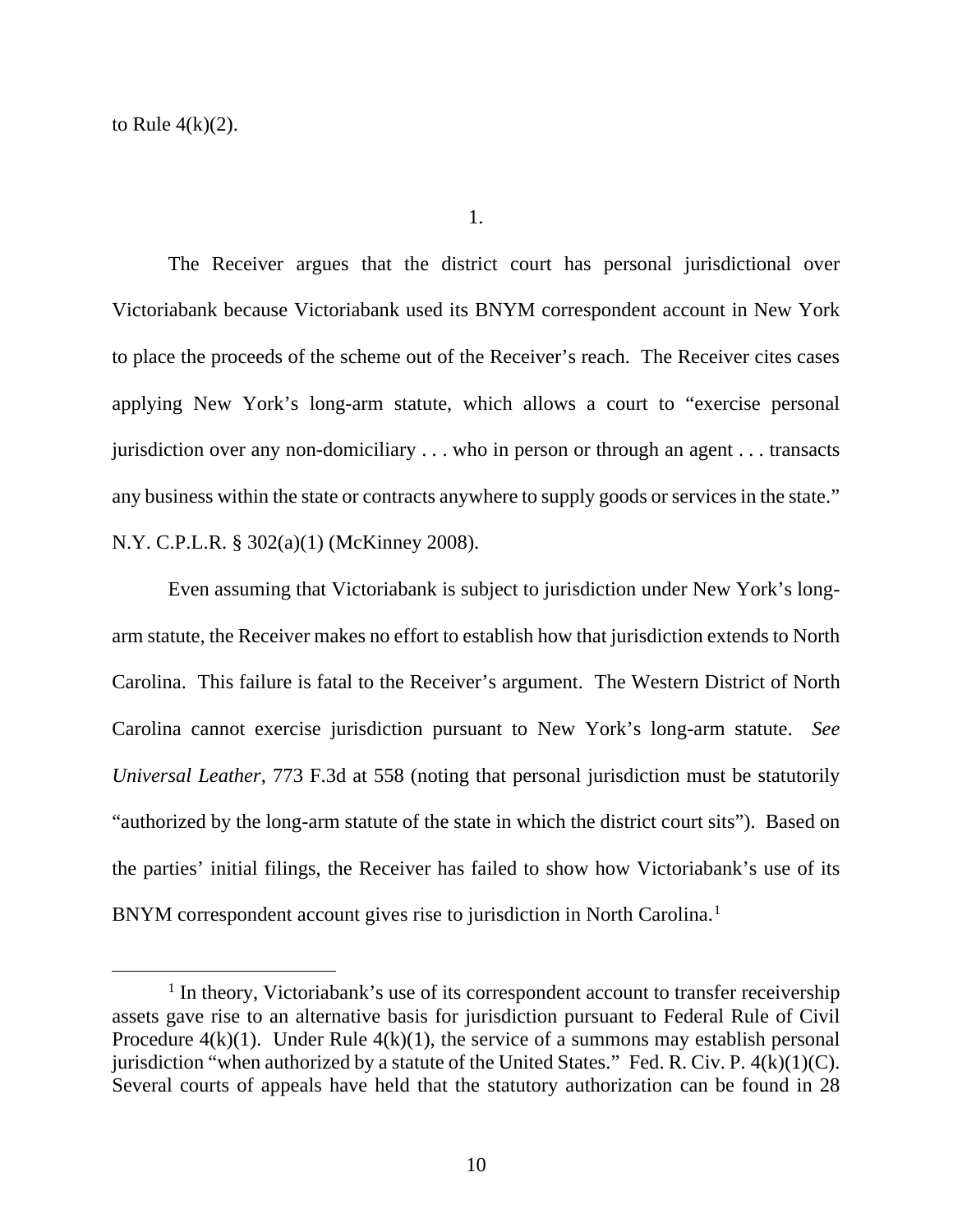2.

The Receiver alternatively argues that the district court has personal jurisdiction over Victoriabank based on its alleged knowing violation of the 2012 Freeze Order. The Receiver relies on a line of cases, beginning with *Waffenschmidt v. MacKay*, holding that district courts have inherent, nationwide authority to institute civil contempt proceedings against nonparties who knowingly aid and abet violations of injunctions. *See* 763 F.2d 711, 714, 718 (5th Cir. 1985); *see also ClearOne Commc'ns, Inc. v. Bowers*, 651 F.3d 1200, 1214–15 (10th Cir. 2011) (allowing district court to exercise specific jurisdiction over domestic nonparties for contempt proceedings); *SEC v. Homa*, 514 F.3d 661, 673–75 (7th Cir. 2008) (allowing district court to exercise specific jurisdiction over American nonparties who resided abroad for contempt proceedings).

The district court declined to extend the reasoning of *Waffenschmidt* to the instant facts, citing *Reebok International Ltd. v. McLaughlin*, 49 F.3d 1387 (9th Cir. 1995). In *Reebok*, the Ninth Circuit held that a district court lacked jurisdiction over a foreign nonparty bank's violation of a U.S. freeze order in Luxembourg when the freeze order had never been domesticated in Luxembourg and Luxembourg law separately required the bank

U.S.C. §§ 754 and 1692, which together allow a district court to exercise jurisdiction over a nonresident holder of receivership assets regardless of whether the holder had any contacts with the forum state. *See, e.g.*, *Klein v. Cornelius*, 786 F.3d 1310, 1318 (10th Cir. 2015); *SEC v. Ross*, 504 F.3d 1130, 1145 (9th Cir. 2007); *SEC v. Bilzerian*, 378 F.3d 1100, 1103 (D.C. Cir. 2004); *Am. Freedom Train Found. v. Spurney*, 747 F.2d 1069, 1073 (1st Cir. 1984). The Receiver, however, does not meet the requirements of Rule  $4(k)(1)$  or §§ 754 and 1692. At the outset, the Receiver admits that he "has not served a summons on Victoriabank, nor has Victoriabank waived service," as required under Rule 4(k)(1). Receiver's Supp. Br. at 1. Nor does the Receiver contest that he failed to meet the filing requirements of §§ 754 and 1692.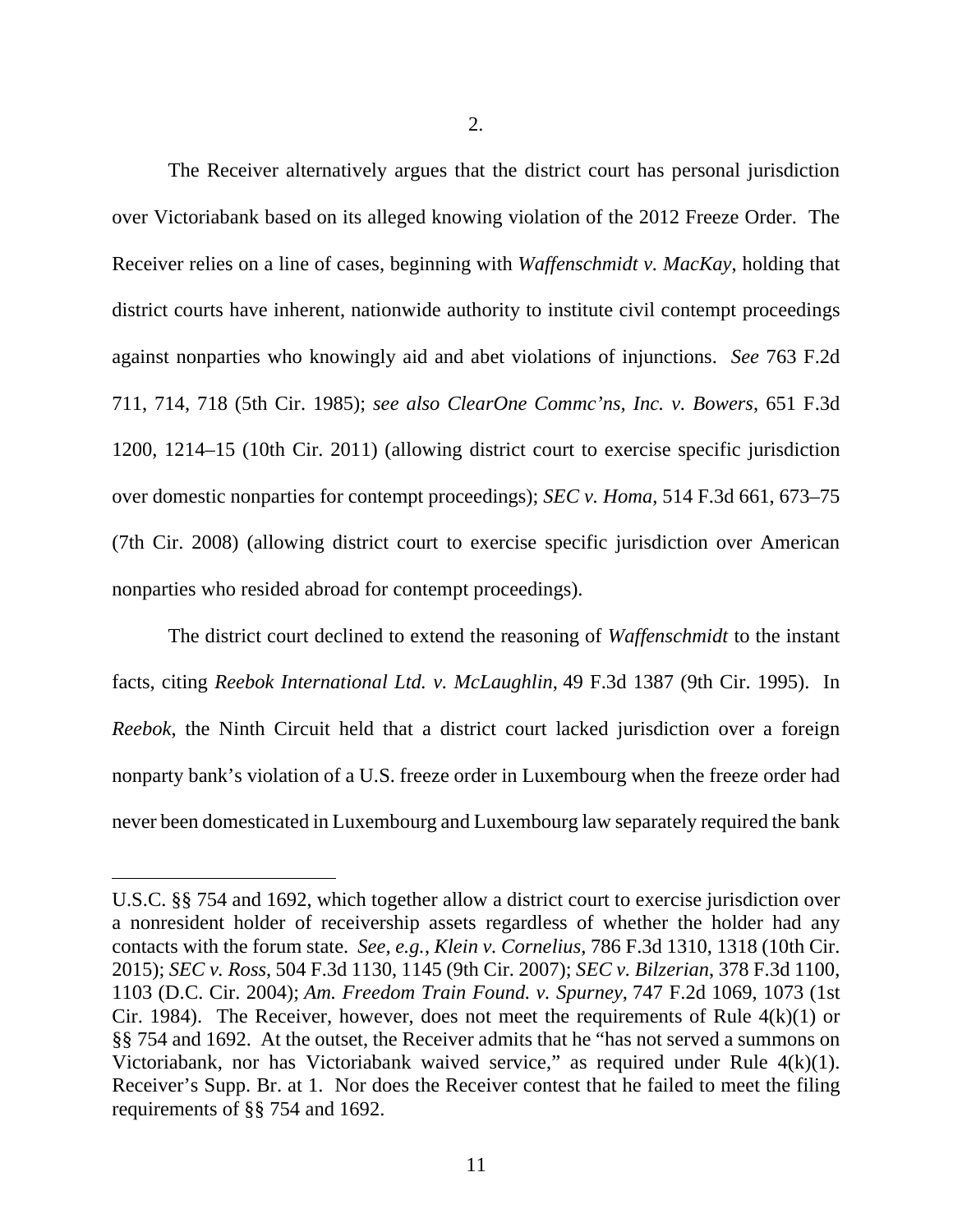to act contrary to that order. *See id.* at 1392–94 ("[W]hen a national of a foreign country follows the law of that country in that country it can [not] be dragged halfway around the world to answer contempt charges arising out of a foreign court's ineffective order."). Similarly, the district court concluded that Moldovan law required the Receiver to domesticate the 2012 Freeze Order in Moldova before it was enforceable within that country. Because the Receiver never did so, the district court determined that it was never enforceable against Victoriabank.[2](#page-11-0)

Intervening case law has simplified this inquiry. Recently, in *Hawkins v. i-TV Digitalis Tavkozlesi zrt.*, we held that *Waffenschmidt* does not necessarily extend to foreign nonparties. *See* 935 F.3d 211, 229 (4th Cir. 2019); *cf. Gucci Am., Inc. v. Weixing Li*, 768 F.3d 122, 137 (2d Cir. 2014) (noting that no court of appeals has extended the *Waffenschmidt* theory to foreign nonparties). Rather, "[a]lleged foreign nonparty contemnors must . . . have minimum contacts with the forum" before a district court can exercise personal jurisdiction over them. *Hawkins*, 935 F.3d at 229.[3](#page-11-1)

<span id="page-11-0"></span><sup>2</sup> The Ninth Circuit's conclusion in *Reebok* relied in part on Luxembourg banking law that required the bank to act contrary to the U.S. freeze order. *See* 49 F.3d at 1392– 94. Notably, experts in the instant case provided competing testimony on Victoriabank's separate obligations under Moldovan banking and money laundering law. The district court, however, found no jurisdiction existed over Victoriabank based solely on the domestication issue. Regardless, we need not wade into that morass.

<span id="page-11-1"></span><sup>3</sup> We acknowledged in *Hawkins* that "[i]f the [*Waffenschmidt*] theory is correct and courts may exercise jurisdiction over nonparty aiders-and-abettors nationwide, then we should arguably adopt a 'national contacts' analysis, looking to foreign nonparties' contacts with the entire United States, not just the forum state." 935 at 229–30 (citing *ESAB Grp., Inc. v. Centricut, Inc.*, 126 F.3d 617, 626–27 (4th Cir. 1997)). But as in *Hawkins*, we need not decide this issue today.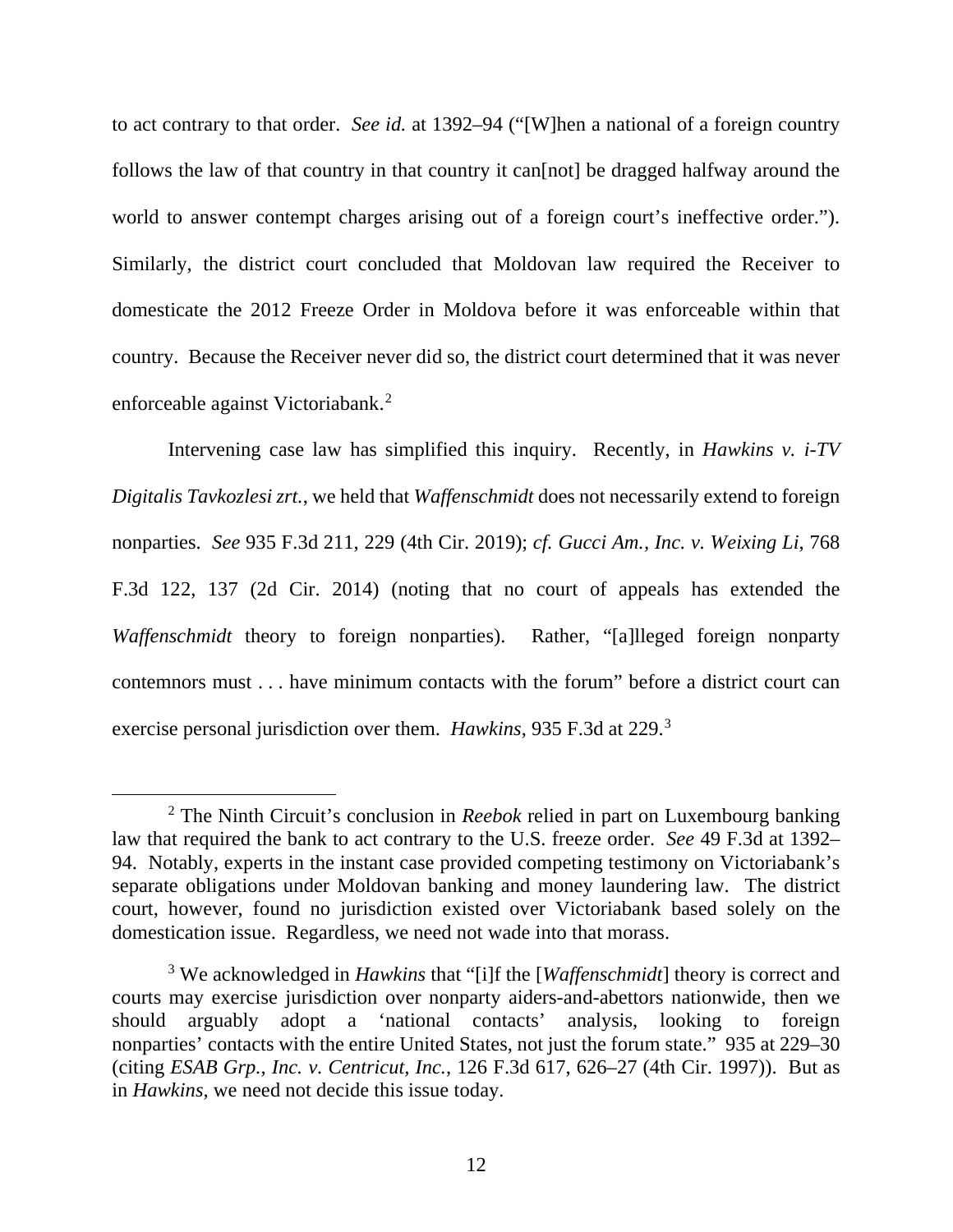Yet any minimum contacts analysis of Victoriabank is dead in the water. "When an aider-and-abettor was not a party to the underlying proceedings that led to the injunction, it must nonetheless be made a party to the contempt proceedings." *Id.* (citing *Zenith Radio Corp. v. Hazeltine Rsch., Inc.*, 395 U.S. 100, 112 (1969)); *Lake Shore Asset Mgmt. Ltd. v. CFTC*, 511 F.3d 762, 767 (7th Cir. 2007)). "And that necessarily requires valid service of process comporting with the Constitution." *Id*. The Receiver concedes that he never properly served Victoriabank in the instant contempt proceeding. Accordingly, the Receiver's freeze-order theory of jurisdiction fails.

### 3.

We requested supplemental briefing on whether jurisdiction exists pursuant to Federal Rule of Civil Procedure  $4(k)(2)$ . Rule  $4(k)(2)$  provides a mechanism for exercising jurisdiction over a foreign defendant that lacks sufficient contacts with any individual state but has sufficient contacts with the United States as a whole to satisfy due process. *See Grayson v. Anderson*, 816 F.3d 262, 271 (4th Cir. 2016). Jurisdiction under Rule 4(k)(2) has three prerequisites: (1) the defendant must be served or file a waiver of service, (2) the defendant must not be subject to jurisdiction in any state, and (3) exercising jurisdiction must be consistent with due process. Fed. R. Civ. P. 4(k)(2).

The Receiver concedes that "Rule  $4(k)(2) \ldots$  does not apply" because "[t]he Receiver has not served a summons on Victoriabank, nor has Victoriabank waived service." Supp. Br. of Appellant at 1. We agree. Accordingly, jurisdiction does not exist under Rule  $4(k)(2)$ .